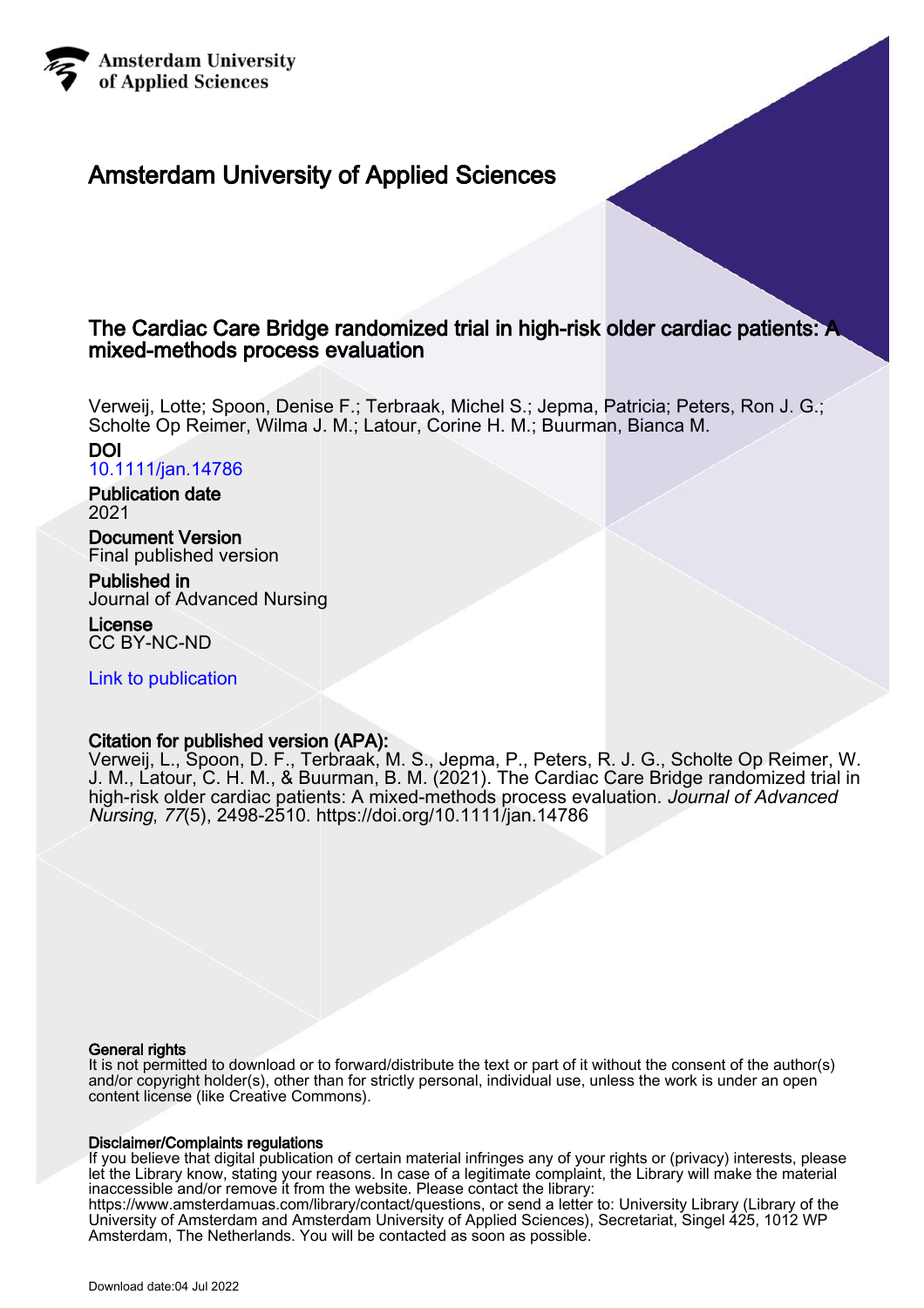**WILEY** 

DOI: 10.1111/jan.14786

**ORIGINAL RESEARCH: EMPIRICAL RESEARCH - MIXED METHODS**

# **The Cardiac Care Bridge randomized trial in high-risk older cardiac patients: A mixed-methods process evaluation**

**Lotte Verweij1,2** | **Denise F. Spoon<sup>3</sup>** | **Michel S. Terbraak<sup>2</sup>** | **Patricia Jepma1,2** | **Ron J. G. Peters<sup>1</sup>** | **Wilma J. M. Scholte Op Reimer1,4** | **Corine H. M. Latour<sup>2</sup>** | **Bianca M. Buurman2,3**

<sup>1</sup>Department of Cardiology, University of Amsterdam, Amsterdam UMC, Amsterdam, The Netherlands

<sup>2</sup> Center of Expertise Urban Vitality, Faculty of Health, Amsterdam University of Applied Sciences, Amsterdam, The **Netherlands** 

<sup>3</sup>Department of Internal Medicine, Section of Geriatric Medicine, University of Amsterdam, Amsterdam UMC, Amsterdam, The Netherlands

4 Research Group Chronic Diseases, HU University of Applied Sciences Utrecht, Utrecht, The Netherlands

#### **Correspondence**

Lotte Verweij, Amsterdam UMC, University of Amsterdam, Department of Cardiology, Meibergdreef 9, 1105 AZ Amsterdam, The Netherlands. Email: [l.verweij@amsterdamumc.nl](mailto:l.verweij@amsterdamumc.nl)

#### **Funding information**

This work was supported by the Netherlands Organization for Health Research and Development (ZonMw) as part of the 'From knowledge to Action II program' (grant number 520002002) and is partly financed by the Netherlands Organization for Scientific Research (NWO) grant number 023.008.024.

#### **Abstract**

**Aim:** To evaluate healthcare professionals' performance and treatment fidelity in the Cardiac Care Bridge (CCB) nurse-coordinated transitional care intervention in older cardiac patients to understand and interpret the study results.

**JAN** 

**Design:** A mixed-methods process evaluation based on the Medical Research Council Process Evaluation framework.

**Methods:** Quantitative data on intervention key elements were collected from 153 logbooks of all intervention patients. Qualitative data were collected using semistructured interviews with 19 CCB professionals (cardiac nurses, community nurses and primary care physical therapists), from June 2017 until October 2018. Qualitative data-analysis is based on thematic analysis and integrated with quantitative key element outcomes. The analysis was blinded to trial outcomes. Fidelity was defined as the level of intervention adherence.

**Results:** The overall intervention fidelity was 67%, ranging from severely low fidelity in the consultation of in-hospital geriatric teams (17%) to maximum fidelity in the comprehensive geriatric assessment (100%). Main themes of influence in the intervention performance that emerged from the interviews are interdisciplinary collaboration, organizational preconditions, confidence in the programme, time management and patient characteristics. In addition to practical issues, the patient's frailty status and limited motivation were barriers to the intervention.

**Conclusion:** Although involved healthcare professionals expressed their confidence in the intervention, the fidelity rate was suboptimal. This could have influenced the non-significant effect of the CCB intervention on the primary composite outcome of readmission and mortality 6 months after randomization. Feasibility of intervention key elements should be reconsidered in relation to experienced barriers and the population. **Impact:** In addition to insight in effectiveness, insight in intervention fidelity and performance is necessary to understand the mechanism of impact. This study demonstrates that the suboptimal fidelity was subject to a complex interplay of organizational,

This is an open access article under the terms of the [Creative Commons Attribution-NonCommercial-NoDerivs](http://creativecommons.org/licenses/by-nc-nd/4.0/) License, which permits use and distribution in any medium, provided the original work is properly cited, the use is non-commercial and no modifications or adaptations are made. © 2021 The Authors. Journal of Advanced Nursing published by John Wiley & Sons Ltd.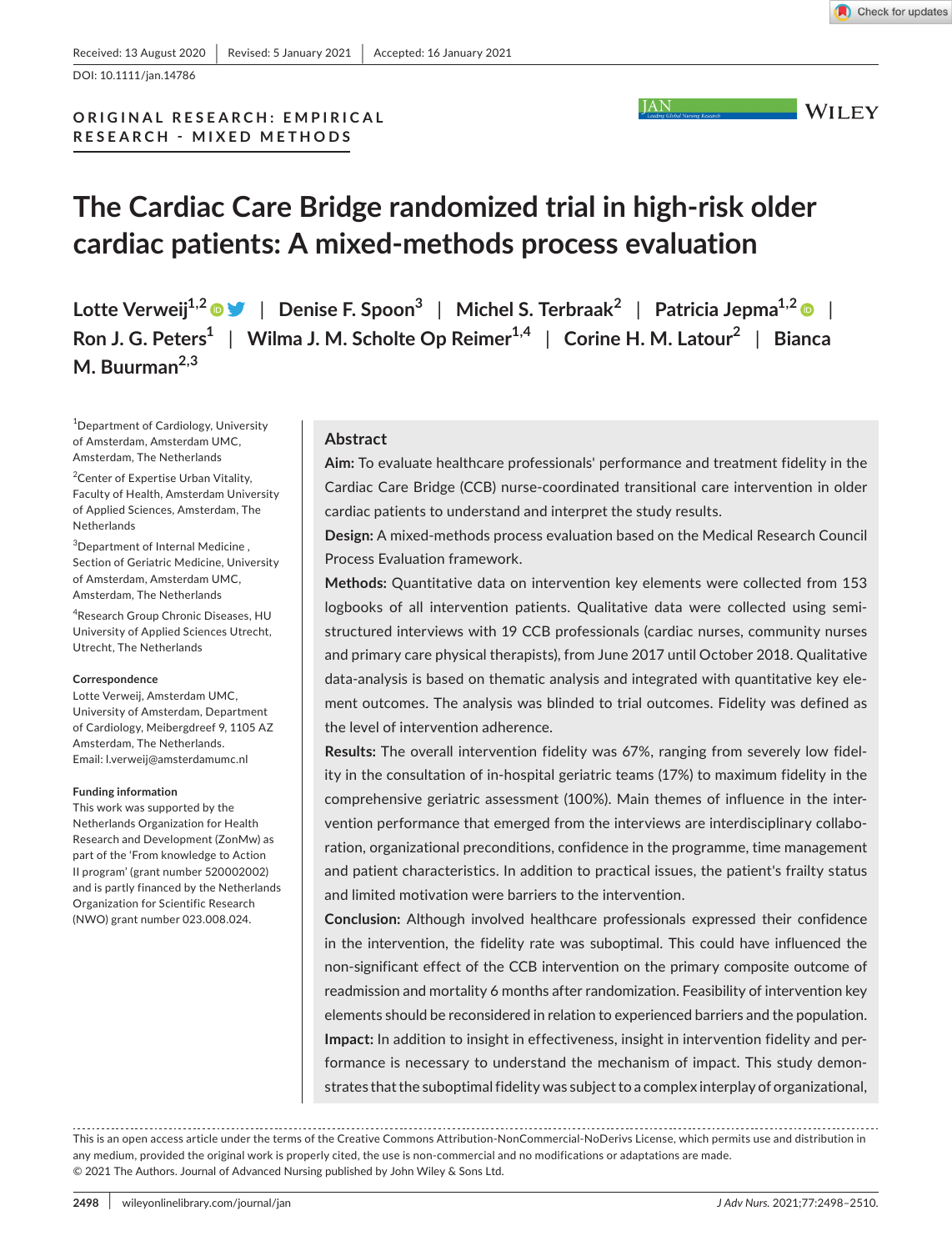professionals' and patients' issues. The results support intervention redesign and inform future development of transitional care interventions in older cardiac patients.

**KEYWORDS**

cardiology, caregivers, frailty, nurses/midwives/nursing, process assessment, qualitative research, transitional care

## **1**  | **INTRODUCTION**

The 30-day rehospitalization and mortality rates of older patients with acute myocardial infarction or heart failure are high: 20% and 8% respectively (Ko et al., 2020). The burden of hospitalization among older patients is considerable, and geriatric conditions are often overlooked while the focus mainly lies on the disease (Dodson et al., 2019). These factors increase the risk of adverse events such as readmissions (Bell & Saraf, 2016; Vitale et al., 2019). In the phase in which patients are discharged, the risk of adverse events increases again (Naylor et al., 2011), while medication regimes and treatment advices are often not well understood or mixed-up with previous advices (Schoonover et al., 2014), and signs of physical deterioration are often detected too late (van Seben et al., 2019). Lastly, older cardiac patients are often not referred to traditional cardiac rehabilitation programmes because they are too intensive, or, when patients are referred, they often do not participate due to the intensity, travel issues and hindering comorbidities (Ruano-Ravina et al., 2016). The cardiac rehabilitation uptake is only 20%–30% among older patients. However, the risks of recurring events and mortality of nonparticipators are increased (Zullo et al., 2018).

To reduce the previously mentioned risks and to overcome the shortcomings in the continuity of care, we developed the Cardiac Care Bridge (CCB) nurse-coordinated, interdisciplinary, transitional care programme, and evaluated it in a multicentre randomized trial in 306 frail, older (≥70 years) hospitalized cardiac patients in the Netherlands (Verweij et al., 2018) (Jepma et al., submitted). The intervention included case management, disease management and home-based cardiac rehabilitation, integrated in the process from hospital to home. The transitional care model focuses on continuity of care when patients transfer between healthcare settings (Naylor et al., 2011, 2017), and is mostly based on a case management approach with a broad focus on patients' needs (Naylor et al., 2011). A follow-up after 6 months did not show a statistically significant difference on the main composite outcome of readmission and mortality (Jepma et al., submitted).

## **2**  | **Background**

Complex care interventions with multiple interacting components such as the CCB intervention, are often studied in a traditional randomized trial design to explore its effectiveness. However, to interpret the results, it is important to investigate to what extent

the intervention protocol is delivered as designed (treatment fidelity) and what factors may have influenced the intervention performance (Craig et al., 2008, 2013; McGee et al., 2018). Studies on treatment fidelity are often integrated in process evaluations alongside effectiveness studies of complex interventions, and explore causal assumptions, implementation success and flaws, contextual factors and the mechanisms of impact of the intervention (Furness et al., 2018; Moore et al., 2015). In brief: the *why*, *who*, *what*, *where*, *how* and *how much* should be integrated in the evaluation of complex interventions (Conn & Groves, 2011; Craig et al., 2013). The 'why' is addressed in the introduction section and the items *who*, *what* and *where* are described in the CCB intervention protocol and are summarized in Appendix S1 (Verweij et al., 2018). Exploration of how and how much of the intervention was performed, supports interpretation of the study results and informs future intervention (re) design and implementation. Therefore, it is necessary to evaluate the CCB study results by assessing the level of treatment fidelity and the healthcare professionals' perspective on the CCB intervention performance.

## **3**  | **THE STUDY**

#### **3.1**  | **Aim**

The aim of the study is to analyse the CCB study results by assessing the level of treatment fidelity and the healthcare professionals' perspective on the CCB intervention performance.

#### **3.2**  | **Design**

A mixed-methods concurrent, primarily qualitative study was conducted alongside the CCB study. Data were collected and analysed before the CCB study results on effectiveness were known, to avoid a potential bias in the interpretation of the data (Moore et al., 2014). This process evaluation was based on the Medical Research Council Process Evaluation framework, which has operationalized implementation theories including RE-AIM (Moore et al., 2015). The RE-AIM implementation theory formed the theoretical basis of the CCB intervention implementation. (Glasgow et al., 1999, 2019). To induce change by the CCB intervention, we applied implementation strategies based on leading theories of change, such as motivational, educational and facilitating strategies (Waltz et al., 2019). Figure 1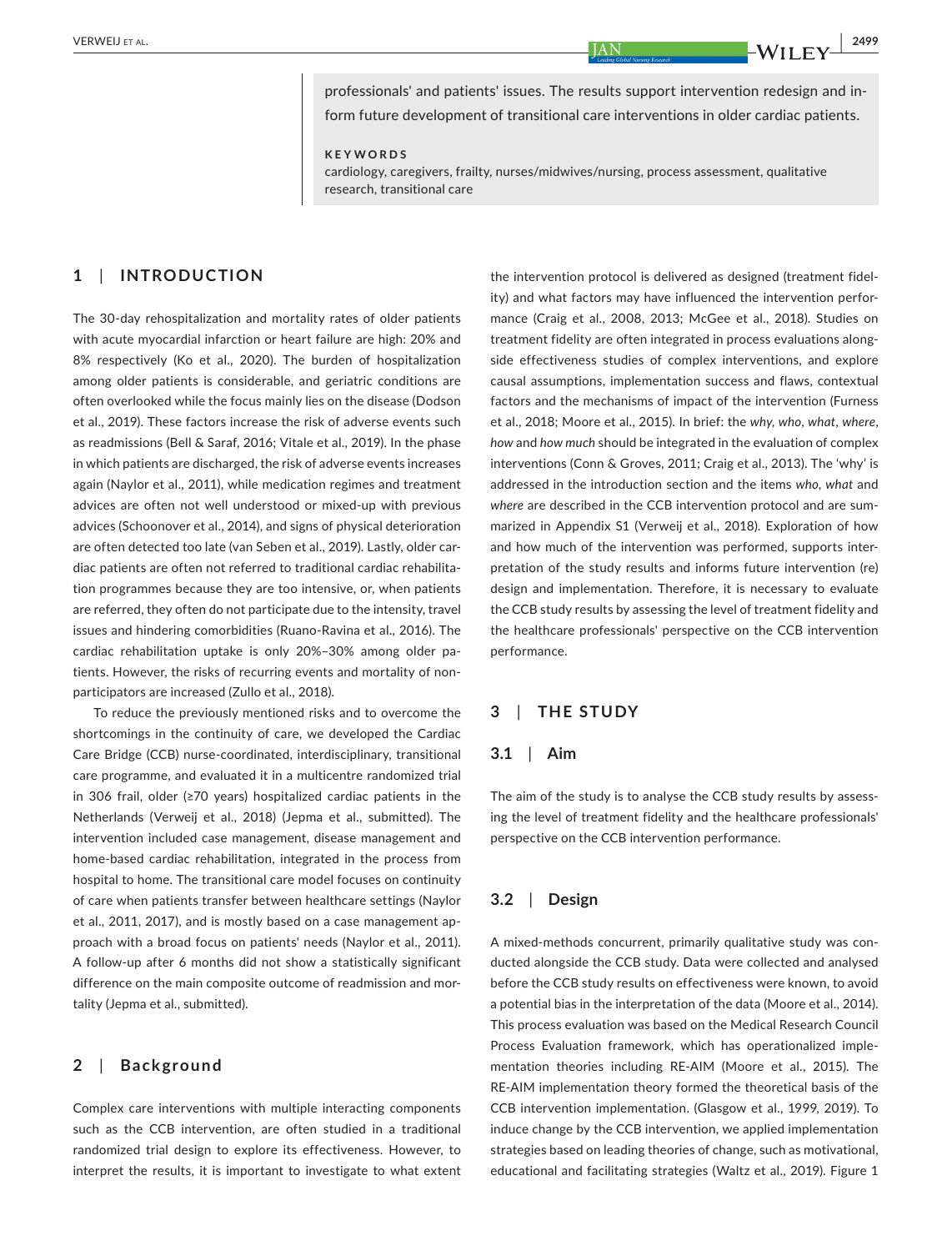**2500 WILEY-JAN CERWEIJ ET AL.** 



**FIGURE 1** Logic model of the CCB intervention (Buurman et al., 2016; Dolansky et al., 2011; Doll et al., 2015; Feltner et al., 2014; Glasgow et al., 2019; Glasgow et al., 1999; Kwan et al., 2013; Le Berre et al., 2017; Minneboo et al., 2017; Moore et al., 2014; Naylor et al., 2011; Naylor et al., 2017; Oerkild et al., 2012; Verhaegh et al., 2014; Waltz et al., 2019; Zullo et al., 2018). Abbreviation: DSMS, Dutch Safety Management System [Colour figure can be viewed at [wileyonlinelibrary.com\]](www.wileyonlinelibrary.com)

provides the logic model of the CCB intervention that structured the process evaluation (Moore et al., 2015).

#### **3.3**  | **The CCB intervention and patients**

Patients were eligible for inclusion in the CCB study if they were admitted to the department of cardiology or thoracic surgery, were at high risk of adverse events according to the Dutch Safety and Management System criteria (Heim et al., 2015) or experienced a hospital readmission in the 6 months prior to the index admission, and if the Mini Mental State Examination was scored ≥15 (see Figure 2).

Eligible patients all received a comprehensive geriatric assessment at baseline and were randomized into either the CCB intervention or usual care. The CCB intervention consisted of three core components, case management, disease management and cardiac rehabilitation, provided in three phases, the clinical, discharge and post-clinical phase. The clinical phase included a geriatric assessment based integrated care plan and geriatric team consultation based on findings from the geriatric assessment. The discharge phase included an in-hospital face-to-face handover with the community-based registered nurse (community nurse). In the post-clinical phase, four home visits from the community nurse were performed, focused on medication reconciliation, lifestyle promotion, evaluation of the care plan and early detections of physical deterioration. A CCB-affiliated pharmacist assisted the community nurses with medication reconciliation. Physical therapists provided home-based cardiac rehabilitation, with a total of nine visits. Figure 2 provides an overview of the intervention. Full study details are published elsewhere (Verweij et al., 2018). Appendix S2 provides a description of the standard care system in the Netherlands.

To implement the CCB intervention, a 5-day interdisciplinary training programme on case management, disease management and home-based cardiac rehabilitation was organized for all participating healthcare professionals. Managers of involved healthcare organizations were asked to provide education time for the participating staff. Additional intervention costs on top of the usual care costs were reimbursed by the study.

In total, 306 patients were recruited in six hospitals in the Netherlands from June 2017 until March 2019, of whom 153 were randomized into the intervention group. The included patients had a mean age of 82 years (standard deviation 6); 51% was male and 58% was admitted for heart failure. About their risk profile, 45% had an unplanned hospital readmission in the 6 months prior to the index hospitalization, 56% were at risk of delirium, 47% had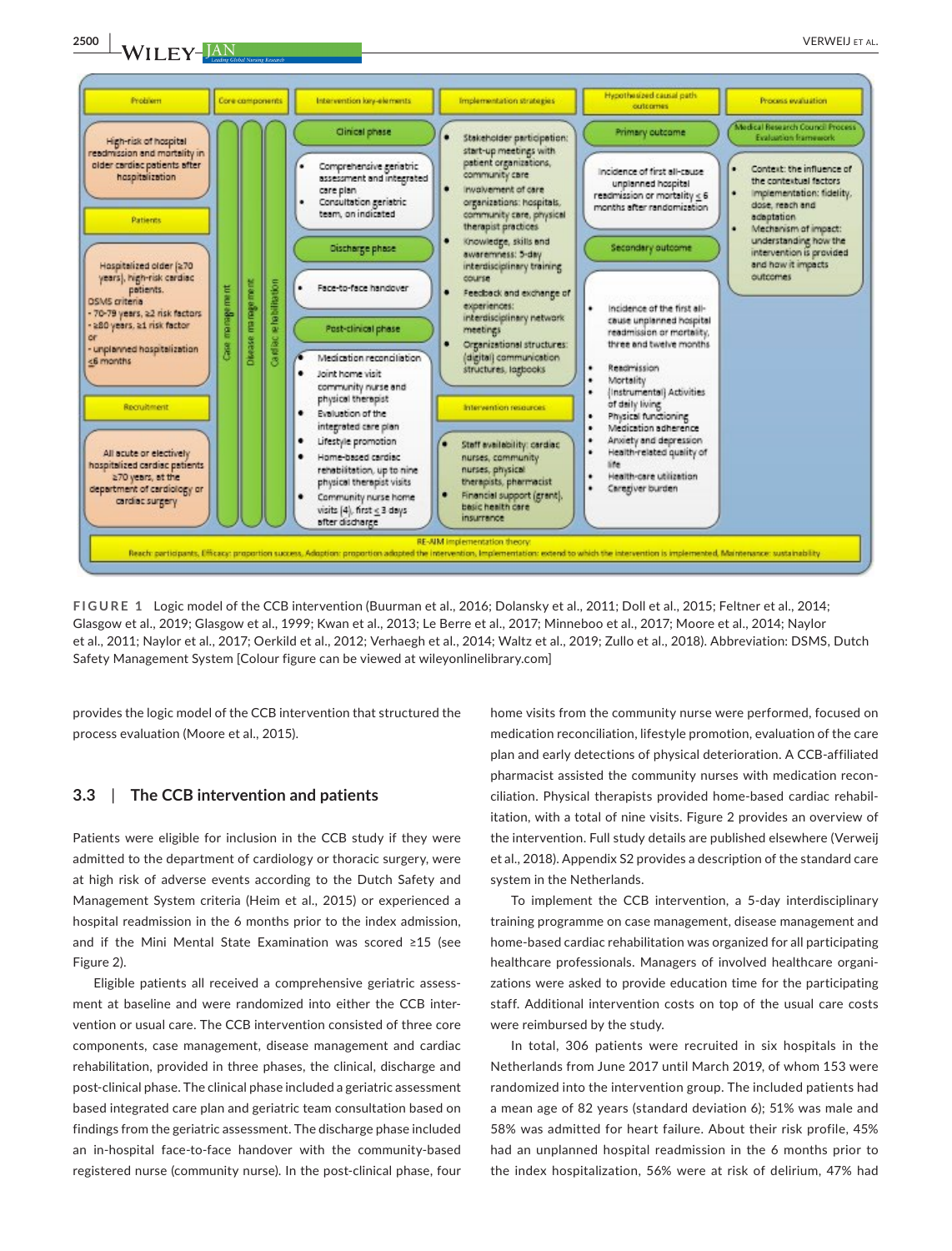

**FIGURE 2** CCB transitional care programme (Jepma et al., submitted) [Colour figure can be viewed at [wileyonlinelibrary.com\]](www.wileyonlinelibrary.com)

fallen in the 6 months prior to the hospitalization, 39% had ADL limitations and 33% were at risk of malnutrition. There were no significant differences in baseline characteristics (Jepma et al., submitted).

## **3.4**  | **Sample/participants (CCB healthcare professional)**

This process evaluation focused on the experiences and performance of CCB healthcare professionals, including cardiac nurses, community nurses and primary care physical therapists. Other collaborating disciplines were not included in this process evaluation, because they performed usual care and did not adjust work processes. CCB healthcare professionals were purposefully sampled to reach maximal variation in work regions, work experience and experience with the CCB intervention (Moore et al., 2015; Moore et al., 2014; Polit & Beck, 2015). They were invited to participate if they treated at least one CCB patient. Invitations were sent by email and a telephone reminder was made after 2 weeks without response. All 19 invited healthcare professionals participated in the interviews.

## **3.5**  | **Data collection on CCB care delivered**

Data were collected on the three key functions of the Medical Research Council framework for Process Evaluation, defined as: (1) 'context' (*the influence of the contextual factors on providing CCB care*), (2) 'implementation' (*fidelity, dose, reach and adaptation*) and (3) 'mechanism of impact' (*understanding how the CCB intervention is provided and how the intervention impacts outcomes*). *Fidelity* has been defined as CCB care delivered as intended (Mars et al., 2013; Wilson et al., 2009). Intervention *dose* has been defined as the number of delivered intervention key elements per individual. The intervention *reach* has been defined as the number of patients who received the CCB intervention and *adaptation* has been defined as the manner in which CCB healthcare professionals performed the intervention in relation to the study protocol (Wilson et al., 2009).

Quantitative data to assess key function (2) 'implementation' (*fidelity, dose and reach*) were prospectively collected alongside the CCB study, according to predefined quality indicators on the intervention key elements see Table 1 (Appendix S3 CCB quality indicator example). Data sources were hospital chart files and self-reported logbooks from home visits of the community nurses and physical therapists.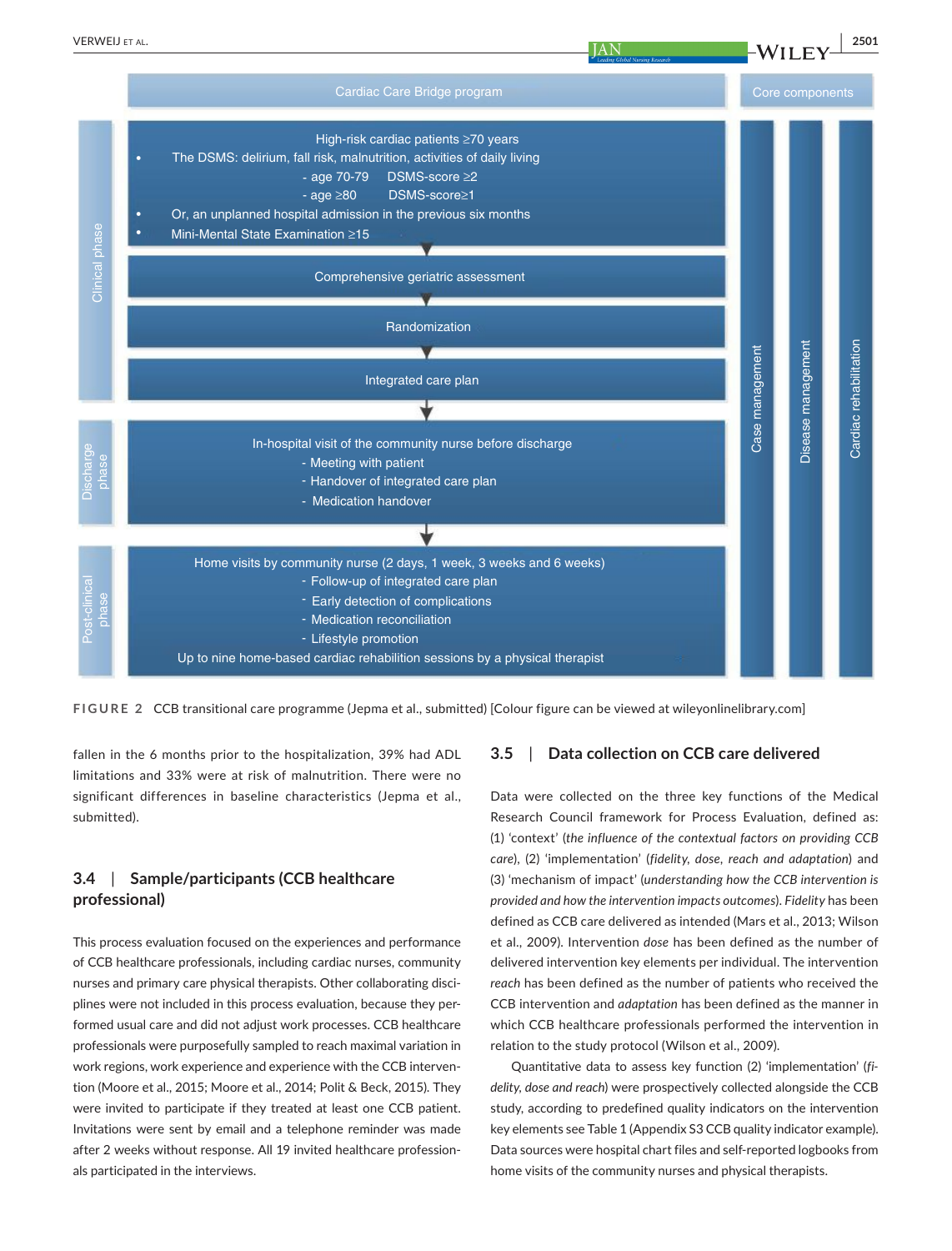| Leading Global Nursing Research                                     |              |                       |
|---------------------------------------------------------------------|--------------|-----------------------|
| Intervention key elements                                           | $\mathsf{N}$ | %                     |
| Clinical phase                                                      |              |                       |
| CGA and CGA-based integrated care plan                              | 153/153      | 100                   |
| Geriatric consultation based on indication <sup>a</sup>             | 11/66        | 17                    |
| Discharge phase                                                     |              |                       |
| Handover                                                            |              |                       |
| Face-to-face                                                        | 49/134       | 37                    |
| Telephone                                                           | 19/134       | 14                    |
| Written                                                             | 66/134       | 49                    |
| Post-clinical phase                                                 |              |                       |
| Community nurse home visits <sup>b</sup>                            | 82/133       | 62                    |
| First home visit within 72 hr after discharge                       | 76/133       | 57                    |
| Number of community nurse home visits                               | Median 3     | <b>IQR</b>            |
|                                                                     |              | $2 - 4$               |
| Medication reconciliation including the Red Flag<br>instrument (28) | 118/133      | 89                    |
| Follow-up of the integrated care plan                               | 71/132       | 54                    |
| Lifestyle promotion                                                 | 91/132       | 69                    |
| Joint home visit of the physical therapist and<br>community nurse   | 33/81        | 41                    |
| Home-based cardiac rehabilitation <sup>c</sup>                      | 70/116       | 60                    |
| Number of home-based rehabilitation sessions                        | Median 4     | <b>IQR</b><br>$2 - 6$ |
| Mean patient-specific fidelity percentage                           | 153          | 67                    |

**TABLE 1** Fidelity, dose and reach in the CCB intervention key elements

|  |  |  |  |  |  | Abbreviations: CGA, comprehensive geriatric assessment; IQR, interquartile range. |  |  |  |  |
|--|--|--|--|--|--|-----------------------------------------------------------------------------------|--|--|--|--|
|--|--|--|--|--|--|-----------------------------------------------------------------------------------|--|--|--|--|

<sup>a</sup>Geriatric team consultation was indicated in case of ≥5 geriatric problems, of which ≥1 problem had to be within the psychological domain.

*b***Four home visits according to the CCB protocol.** 

<sup>c</sup>Max. nine home-based rehabilitation session, according to the CCB protocol.

Qualitative data on key functions, (1) 'context', (2) 'implementation' (*adaptation*) and (3) 'mechanism of impact', were collected using semi-structured interviews. Interviews were held in a private room at a location of the healthcare professional's preference and were conducted during the CCB study period between June 2017 and October 2018, by three researchers (Ms. LV (MSc.), Mr. MT (MSc.) and Ms. DS (MSc.)). The topic list was based on the key functions and the CCB logic model (Figure 1) (Appendix S4, Topic list) (Moore et al., 2015; Moore et al., 2014). During the interviews, notes were made, and at the end of the interviews, a verbal summary of the main topics was provided to the participants to verify the interpretation of the collected data (Braun & Clarke, 2014). The interviews lasted between 30 and 60 min each. The interviews were audio recorded and transcribed ad verbatim.

## **3.6**  | **Ethical considerations**

Ethical approval was provided by the Medical Ethics Committee of the Amsterdam UMC, University of Amsterdam (Protocol ID: MEC2016 024). Written informed consent was obtained from all interviewed CCB healthcare professionals.

#### **3.7**  | **Data analysis**

Descriptive statistics were analysed for key function (2) 'implementation'. The intervention fidelity was calculated per intervention patient. The denominator of the key elements was set on the number of feasible key elements for an individual. Intervention key elements missed due to, for example, hospital readmission, mortality, or disabilities that withheld patients from participation in, for instance, the home-based cardiac rehabilitation, were not counted in the denominator. The mean fidelity rate was calculated per intervention key element. In addition, we calculated an overall unweighted average of the patient-specific adherence percentage across all intervention patients. Outcomes were presented as number with a percentage, and as median with an interquartile range. Missing data from logbooks were interpreted as 'care not delivered'. Analysis was performed in IBM SPSS Statistics version 23 (Armork, New York, USA).

Qualitative data analysis followed the phases of thematic analysis, a six-phase guidance to systematically analyse qualitative data (Braun & Clarke, 2014). Two members of the research team (LV, DS) independently analysed the data. The first phase comprised of the open coding of the collected data. After every two interviews, codes were compared, and differences were discussed to reach consensus.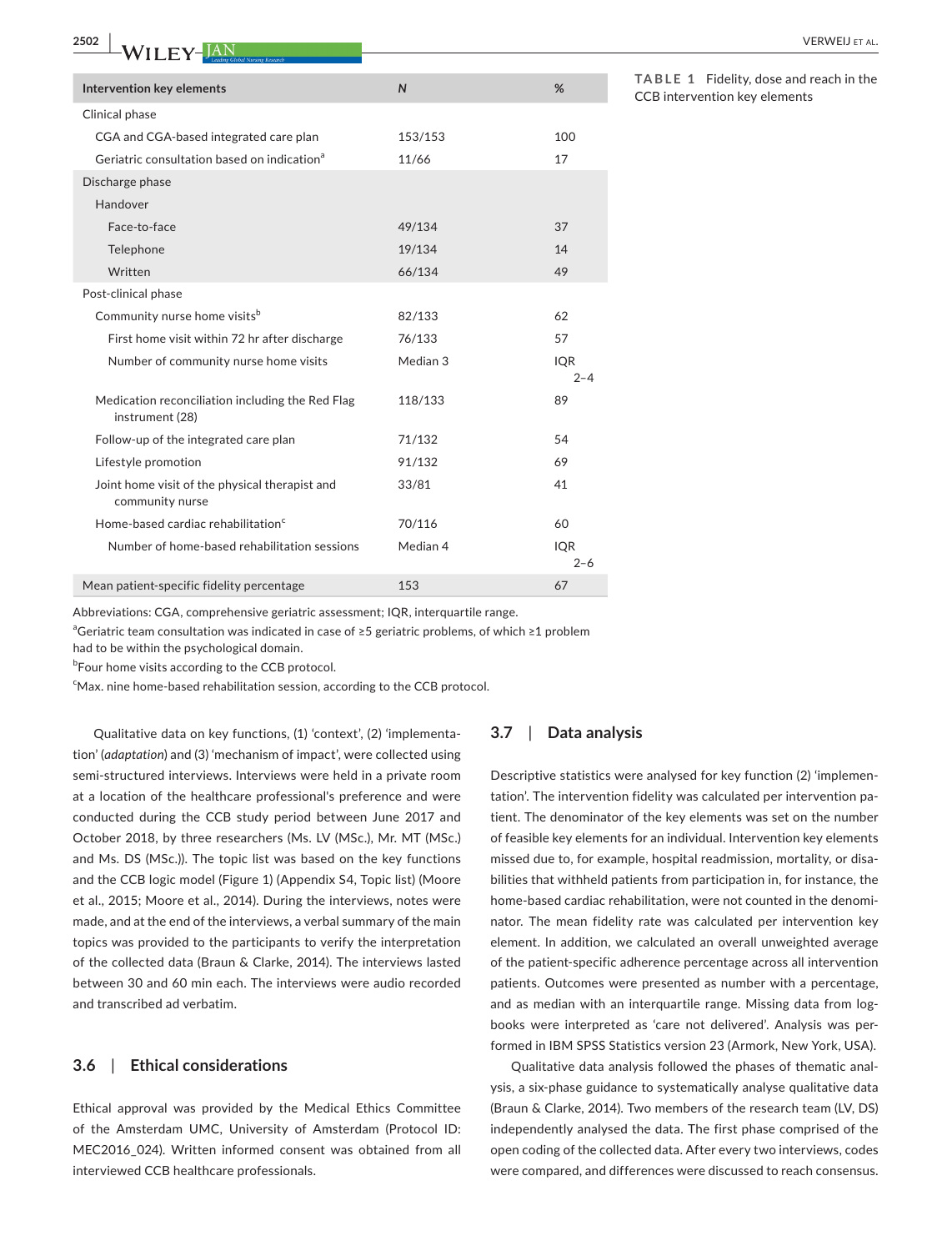Main themes were formed from matching codes by LV and DS, to reflect the data. Interviews were stopped when theoretical saturation was reached and no new codes and themes were formed (van Rijnsoever, 2017; Vasileiou et al., 2018). MAX-QDA 12 Standard (Berlin, Germany) was used in the analysis.

After the collection of quantitative and qualitative data, the findings on the intervention performance were integrated with the information from the interviews. The quantitative data supported the interpretation of the qualitative data and vice versa. This manuscript was reported according to the COREQ-checklist for the reporting of qualitative research (Tong et al., 2007).

## **4**  | **RESULTS**

## **4.1**  | **Intervention fidelity, dose and reach**

Data on performance about the key elements of the intervention were collected for all intervention patients. Table 1 provides an overview of the intervention *fidelity*, *dose and reach* of the intervention key elements in the clinical, discharge and post-clinical phase.

In the clinical phase, the geriatric assessment and integrated care plan were performed with all patients. Referral to the geriatric team, based on the geriatric assessment indication, was reported in only a few patients (17%). In the discharge phase, a face-toface handover was performed in 37%. Alternatively, handovers by

telephone (14%) or in writing (49%) were performed. In the postclinical phase, 62% of the community nurses home visits were performed and in 57% in 3 days (interquartile range 2–4) after discharge. In 60% of the patients, home-based cardiac rehabilitation sessions were delivered as intended. The number of eligible patients for cardiac rehabilitation (*N* = 116) was lower than the number of eligible patients for the community nurse home visits (*N* = 133), mainly due to patients' physical or mental inabilities. The mean individual patient fidelity rate across all key elements that patients were entitled to, was 67%.

## **4.2**  | **Interviews with healthcare professionals**

In total, 19 CCB healthcare professionals were interviewed, including 5 cardiac nurses, 6 community nurses and 7 physical therapists. Most of the participants were female (90%), and they had a median age of 37 years (interquartile range 27–54). Their median work experience was 20 years (interquartile range 6–30); see Table 2.

The themes derived from the interviews are framed and summarized in the key functions (1) 'context', (2) 'implementation' and (3) 'mechanism of impact', and integrated in the information on the intervention key elements. The main themes were (1) interdisciplinary collaboration, (2) organizational preconditions, (3) confidence in the CCB intervention, (4) time management and (5) influence of patient characteristics on the intervention.

|  |  |  | TABLE 2 Characteristics of interviewed CCB healthcare professionals |  |
|--|--|--|---------------------------------------------------------------------|--|
|--|--|--|---------------------------------------------------------------------|--|

| Respondent      | Age | Gender | Profession         | <b>Education</b> | Work experience, years | N CCB<br>patients<br>treated |
|-----------------|-----|--------|--------------------|------------------|------------------------|------------------------------|
| R1              | 24  | Female | Cardiac nurse      | <b>Bachelor</b>  | $\mathbf{1}$           | 20                           |
| R <sub>2</sub>  | 27  | Female | Cardiac nurse      | <b>Bachelor</b>  | $\overline{7}$         | 15                           |
| R <sub>3</sub>  | 24  | Female | Cardiac nurse      | Master           | $\overline{4}$         | 10                           |
| R <sub>4</sub>  | 54  | Female | Cardiac nurse      | <b>Bachelor</b>  | 34                     | 30                           |
| R <sub>5</sub>  | 37  | Female | Cardiac nurse      | Vocational       | 9                      | 20                           |
| <b>R6</b>       | 37  | Female | Community nurse    | Vocational       | 22                     | 5                            |
| R7              | 62  | Female | Community nurse    | Vocational       | 41                     | 15                           |
| R <sub>8</sub>  | 44  | Female | Community nurse    | <b>Bachelor</b>  | 20                     | $\overline{4}$               |
| R <sub>9</sub>  | 45  | Female | Community nurse    | <b>Bachelor</b>  | 24                     | 10                           |
| <b>R10</b>      | 49  | Female | Community nurse    | <b>Bachelor</b>  | 20                     | 15                           |
| R <sub>11</sub> | 52  | Female | Community nurse    | Vocational       | 20                     | 10                           |
| R <sub>12</sub> | 23  | Female | Physical therapist | Master           | $\overline{2}$         | $\mathbf{1}$                 |
| R <sub>13</sub> | 25  | Female | Physical therapist | Bachelor         | $\overline{2}$         | $\overline{2}$               |
| R <sub>14</sub> | 34  | Female | Physical therapist | Master           | 10                     | $\mathbf{1}$                 |
| R <sub>15</sub> | 58  | Female | Physical therapist | Master           | 35                     | $\mathbf{1}$                 |
| R <sub>16</sub> | 57  | Female | Physical therapist | Bachelor         | 30                     | $\mathbf{1}$                 |
| R17             | 28  | Male   | Physical therapist | Bachelor         | 6                      | 3                            |
| <b>R18</b>      | 36  | Male   | Physical therapist | <b>Bachelor</b>  | 8                      | $\overline{4}$               |
| R19             | 59  | Female | Physical therapist | <b>Bachelor</b>  | 36                     | 8                            |
|                 |     |        |                    |                  |                        |                              |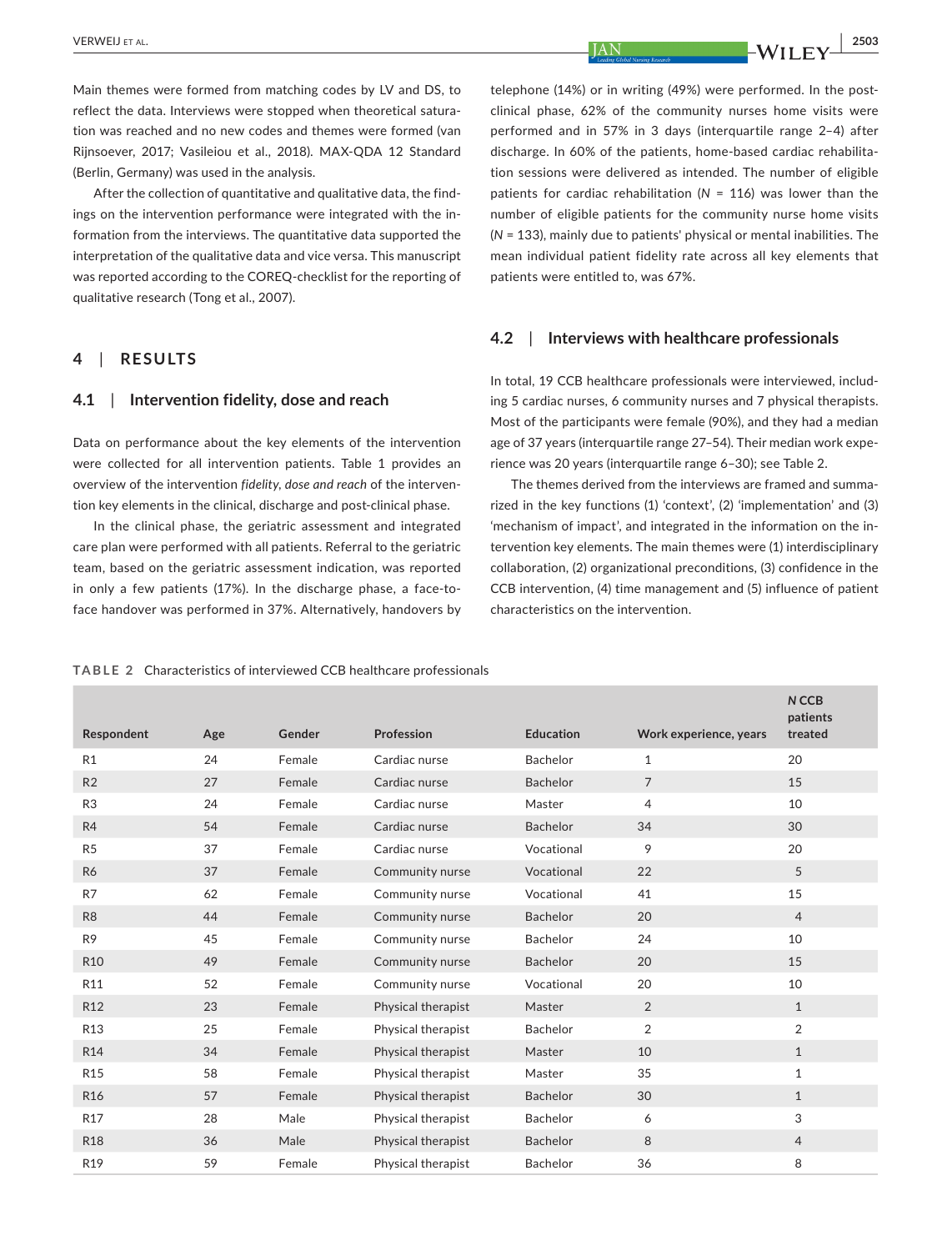## 4.2.1 | Key function 1. Context

Contextual factors that could have affected the intervention performance were summarized in the themes 'interdisciplinary collaboration' and 'organizational preconditions'.

#### *Theme 1. Interdisciplinary collaboration*

In the intervention period, the community nurse intensified the collaboration with nurse-specialists, general practitioners, a CCBaffiliated pharmacist and outpatient clinics. CCB healthcare professionals met each other during training sessions, meetings and face-to-face handovers. This reduced barriers to interprofessional communication in case of questions, observed physical deterioration or other symptoms (quote 1).

> Quote 1 "… the fact that you know each other, makes it easier to contact…" (Respondent 6 community nurse)

The collaboration between physical therapists and community nurses was considered valuable to motivate patients when working on the same goals from different perspectives. Although the joint visits were performed only in 41% of the cases, which was mainly due to different work schedules, all interviewed healthcare professionals mentioned the value of the collaboration and integrated alternative communication routes such as contact by telephone (*quote* 2); see Table 1.

> Quote 2 "I think we, the physical therapist and I, accomplished a lot. There was a woman, … She went for groceries with her walker the first day after discharge; and there she sat in the middle of the street. She simply overestimated her situation… Together with the physical therapist we enabled her to do the groceries again; then, you feel satisfied…." (Respondent 8 community nurse)

#### *Theme 2. Organizational preconditions*

Cardiac nurses experienced the geriatric assessment as an important precondition of the intervention, although time-consuming. They mentioned time limitation and a lack of consistency in their work schedules as barriers to the performance. Furthermore, cardiac nurses did not always recognize the advantage of consulting a geriatric team about patient care, and thought they were able to address the observed geriatric problem themselves (*quote* 3).

> Quote 3 "The protocol says to consult a geriatric team if indicated, but I think… it takes a lot of time, and what does the geriatric team actually additionally do?" (Respondent 1 cardiac nurse)

A high hospital turnover was mentioned as an additional reason for not consulting geriatric teams. These barriers resulted in the limited number of referrals (17%) of indicated patients to geriatric teams; see Table 1.

The CCB healthcare professionals mentioned the high in-hospital turnover and the registration burden as general barriers to perform the intervention key elements. Cardiac nurses were, for example, responsible for the geriatric assessment as part of the intervention, as well as for the regular nursing assessment. In addition, healthcare professionals did not have enough time to plan the face-to-face handover (*quote* 4).

> Quote 4 "As soon as they (patients) are a little recovered, they are discharged; we kind of throw them out. It sounds very worrisome, but … [silence] There is enormous pressure on the beds, because new patients are already queued at the front door…." (Respondent 4 cardiac nurse)

Physical therapists mentioned the high costs and limited reimbursement of the home-based rehabilitation as a barrier. The CCB study reimbursed the rehabilitation costs if this was not covered by the patient's insurance policy. Nevertheless, the physical therapists had to invest more time to obtain the reimbursement and expressed their concerns about the feasibility.

## 4.2.2 | Key function 2. Implementation

Relevant themes that could have affected the implementation of the programme were: 'belief in the effectiveness of the programme', 'time management' and 'influence of patients characteristics'.

#### *Theme 3. Confidence in the programme*

Cardiac nurses considered the assessment of geriatric problems inhospital as a valuable intervention in this frail population to identify geriatric conditions and to develop the care plan. Nevertheless, they considered the time after discharge as the most important part of the CCB intervention. All community nurses believed they contributed to the prevention of adverse events, such as readmission due to the early recognition of signs of heart failure decompensation or other deteriorating conditions (*quote* 5).

> Quote 5 "…people say that they know very well when they are decompensating (in heart failure), but when the early signs appear, most people don't respond adequately… People remain very passive and do not act, they do not realize that their situation is deteriorating again." (Respondent 10 community nurse)

The physical therapists noticed improvement over time in the physical condition of treated patients. They mentioned the confidence of the patient in their ability to achieve results as an important factor of success, and they mentioned anxiety to exercise and to experience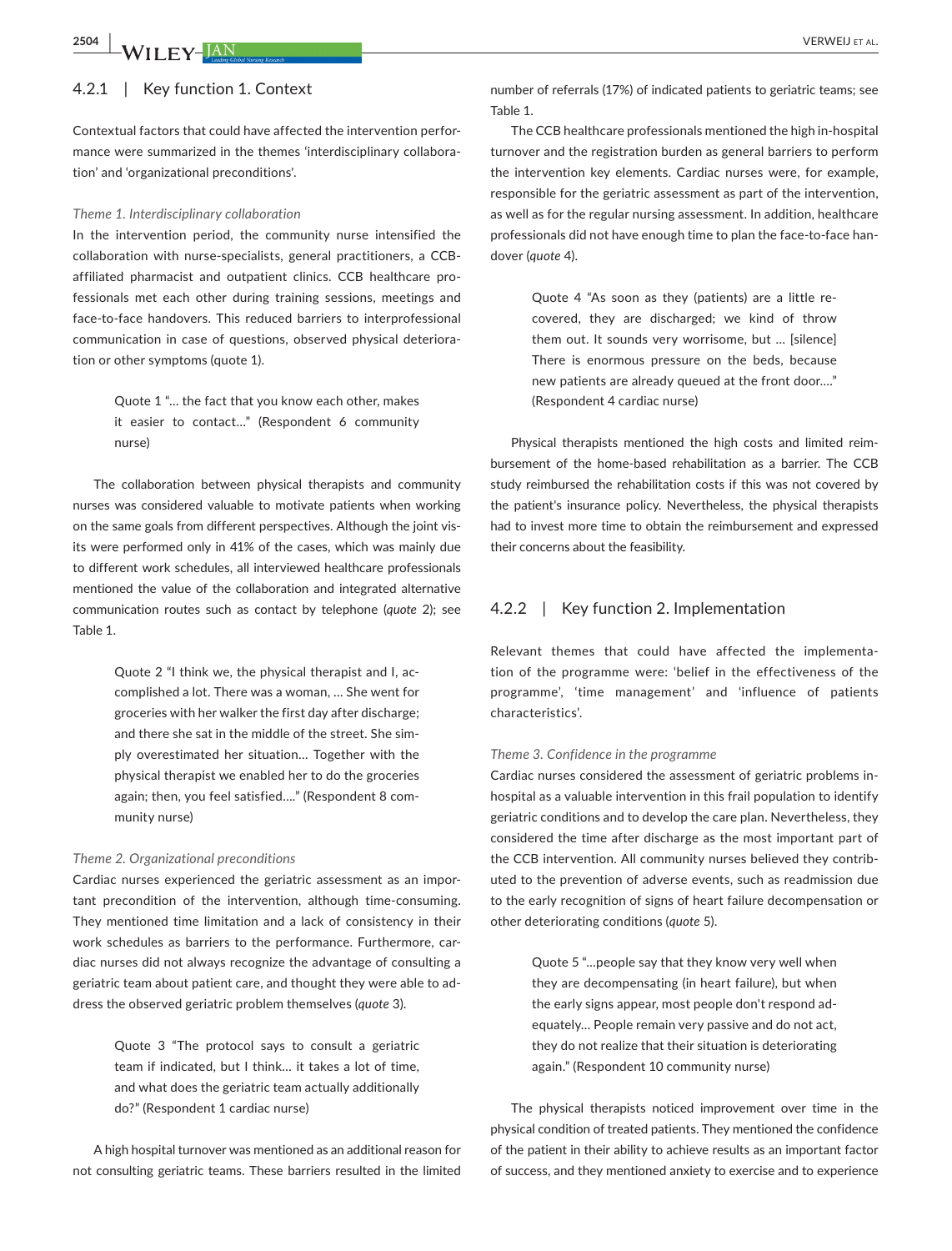physical complaints as an important barrier to training success (*quote* 6).

> Quote 6 "Yes, I think it is a good idea to guide patients after hospitalization… They can train with me until a level that they have enough energy and power. And so, they are not afraid to exercise anymore. Yes, anxiety is very important." (Respondent 12 physical therapist)

#### *Theme 4. Time management*

The geriatric assessment and included physical tests were timeconsuming, and often went at the expense of activities such as the geriatric team consultation. Cardiac nurses also mentioned logistic barriers: for example, patients had to leave for diagnostic tests or relatives were visiting.

The community nurses highly valued collaboration with the cardiac nurses, and vice versa. Belief in the added value of the face-to-face handover was a common statement. The healthcare professionals experienced it as a valuable method to communicate about the patients' condition (*quote* 7).

> Quote 7 "…you have the opportunity to ask questions, which make uncertainties about the treatment clear. So yes, so during the first home visit you can immediately start. Thereby, meeting the patient was also very important, so they already knew who was coming after discharge." (Respondent 8 community nurse)

Nevertheless, the handover was only done face-to-face in 37% of the cases. Travel distances to the hospital of up to 30 min led to a low performance rate. These situations forced alternative work strategies, such as handover by telephone, which was performed 14% of the time, and written handovers, in 49% of the cases.

The median time period until the first home visit was 3 days (interquartile range 2–4); see Table 1. Some community nurses decided on alternatives, such as calling patients at the day of discharge, or the day after discharge in case they were not able to perform a home visit in 2 days.

The community nurses mentioned that with every patient they visited, something failed in the medication process. They were proactive and contacted the hospital, the general practitioner or the CCB pharmacist. The process of medication verification and problem solving was time-consuming but highly valued by nurses, and performed with 89% (see Table 1). The community nurses also valued the collaboration with the CCB pharmacist because of the quick access and problem solving in case of medication problems.

#### 4.2.3 | Key function 3. Mechanism of impact

Patient characteristics such as the high level of frailty and comorbidities were mentioned as important contributors to the intervention's impact.

*Theme 5. Influence of patient's characteristics*

The physical therapists noticed that once patients had set a goal, they were motivated to exercise and practice. However, motivating patients was a struggle sometimes, according to the therapists. Some patients declined participation in home-based cardiac rehabilitation (*quote* 9). In total, 60% of eligible patients participated in the home-based rehabilitation session, with a median number of training sessions of 4 (interquartile range 2–6); see Table 1.

> Quote 9 "There was a woman who didn't want me to come over. So, I contacted the community nurse and we had a joint visit… Then everything seemed to be good. Afterwards when I stood there in front of her door, she wouldn't let me in." (Respondent 13 physical therapist)

Goal setting was mentioned as an important contributor to convince patients of the added value of physical therapy (*quote* 10). However, many patients found it difficult to formulate goals.

> Quote 10 "…He (patient) thought it all took too much time. But when we finally found out that sportfishing was very important for him, we (community nurse, physical therapist) focused on that goal." (Respondent 8 community nurse)

Physical therapists mentioned that the intensity of two training sessions per week was not feasible for every patient due to their condition, such as tiredness or poor health. The high level of frailty of the population was of large influence on the execution of the intervention. Physical therapists observed that patients often had comorbidities that limited them in their level of activity and therefore made patienttailored adjustments to the CCB protocol.

## **5**  | **DISCUSSION**

This process evaluation explored the delivered CCB intervention key elements and the considerations about the intervention fidelity from CCB healthcare professionals' perspectives. We found that the overall proportion of intervention fidelity was suboptimal and intervention key elements were often not performed as intended. CCB healthcare professionals mentioned various causes, such as time limitation, logistical barriers and patient characteristics. With the incorporation of alternative work processes such as alternative handovers and adjusted rehabilitation programmes, they adjusted the CCB intervention to the circumstances and individual case of the patients. The CCB healthcare professionals expressed their confidence in the intervention's contribution to patients' wellbeing and the ability to prevent hospital readmissions and mortality. However, they also expressed doubts on the feasibility of individual intervention components about, for example, the intensity of the homebased rehabilitation programme in relation to the study population, the planning of joint home visits and interdisciplinary collaboration.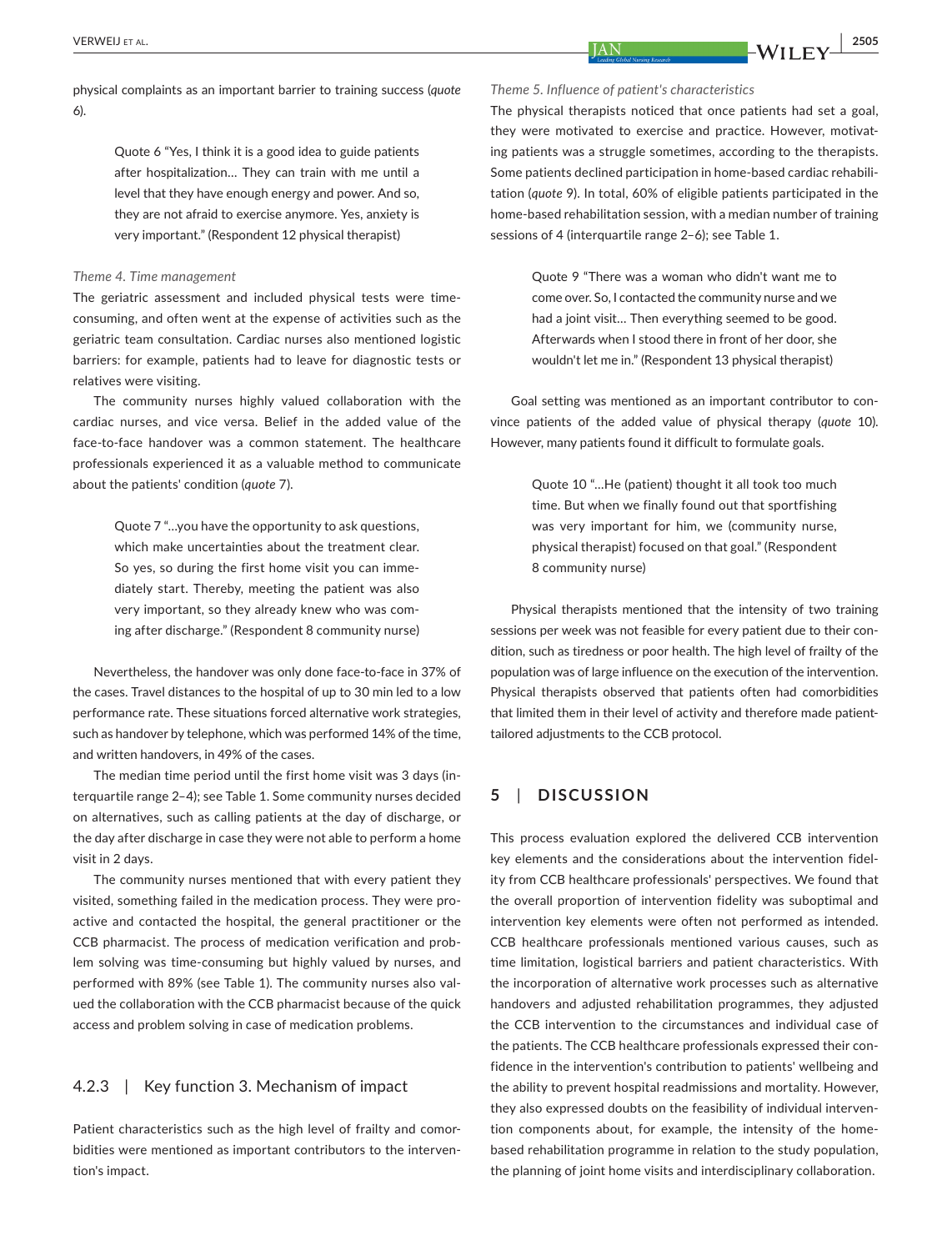**2506 <sup>|</sup>**  VERWEIJ et al.

The CCB study showed a non-significant effect on the primary composite outcome of readmission and mortality at 6 months follow-up (Jepma et al., submitted). Although CCB healthcare professionals expressed their confidence and believe in the intervention, this was not reflected in the results on effectiveness. The current process evaluation unravelled at least a part of the black box about the non-significant results. The suboptimal intervention fidelity could have influenced the lack of intervention effect. However, in a previous study on a transitional care intervention in heart failure patients with a fairly good intervention fidelity, no intervention effect was found either (Van Spall et al., 2019). In contrast, recent systematic reviews on the topic showed positive effects on readmission and mortality rates (Feltner et al., 2014; Van Spall et al., 2017). Besides intervention fidelity, the conflicting results could also be caused by an older and frail patient population in the CCB study.

About the performance on intervention key elements, the cardiac nurses expressed the additional value of the geriatric assessment, although they had to overcome logistical barriers and timing issues while the geriatric assessment was performed on top of the regular nursing assessment. It was remarkable that the cardiac nurses expressed low priority about the consultation of geriatric teams. Although education on the additional value of in-hospital geriatric team consultation was part of the CCB training programme, a sceptical view on the actual contribution was mentioned, and cardiac nurses mentioned that they thought they were able to act on observed geriatric problems. Apparently, the current procedure in the CCB intervention, with protocolized geriatric team consultation, did not provide enough impulse for close collaboration (Verweij et al., 2018). An alternative approach in which geriatric teams work proactively on hospital wards, may overcome with these barriers. For example, in-hospital geriatric co-management with a proactive approach showed promising results (Van Grootven et al., 2017). This approach prevents that the collaboration is dependent on levels of priority among hospital staff in consulting geriatric teams, and the approach enables focusing on preventive instead of reactive strategies.

The community nurses mentioned early detection of physical deterioration and medication reconciliation as the most important study components. The risk of readmission is especially high in the first 30 days after discharge (Dharmarajan et al., 2013), and can potentially be reduced by high-intensity transitional care interventions, including a home visit in 3 days after discharge (Verhaegh et al., 2014). Therefore, an early (≤3 days) community nurses' home visit was included in the CCB intervention. During the study period, community nurses were in close contact with the CCB-affiliated pharmacist and experienced quick access, effective problem solving and efficient referral to other disciplines about medication problems. The contributing value of intensive medication guidance in the transition of care is reported in the study of Daliri et al. (Daliri et al., 2019). They found that better information transfer to primary care providers and the involvement of the community-based pharmacist after discharge, led to significantly less medication-related problems. Currently, community-based pharmacists do not have a

structural role in community care in the Netherlands. Since up to 49% of the older patients experience medication-related problems after discharge, and community nurses are often involved in the post-discharge phase, it is a promising collaboration to further explore (Garcia-Caballos et al., 2010). Many medication-related problems are caused by inadequate patient information (Cua & Kripalani, 2008; Eibergen et al., 2018) or a lack of a proper handover to primary caregivers (Kattel et al., 2016; Kripalani et al., 2007). The potential of these interventions is high in the prevention of 30-day readmission rates (Daliri et al., 2020). However, in the CCB intervention, no additional effect was found.

Although the beneficial effects of cardiac rehabilitation in older patients have been documented, the participation rate is still very low (14% in Medicare beneficiaries), which is caused by factors such as comorbidities and functional limitations (Zullo et al., 2018). Therefore, a home-based cardiac rehabilitation programme was integrated in the CCB programme (Verweij et al., 2018). In total, 60% of the CCB intervention patients participated in the cardiac rehabilitation programme. Physical therapists mentioned it was challenging to motivate patients to participate, but found that patients' personal goal setting was an important motivating factor. This was also reported by Tinetti et al. (2016) who emphasized the importance of 'patient goal directed care' to achieve results. However, patients' health status, tiredness and anxiety were mentioned as hindering. These factors could be part of a 'post-hospital syndrome' that was possibly manifested in the frail older cardiac population in the CCB study (Mesquita et al., 2015). Especially older cardiac patients are at high risk of developing this complex mechanism (Mesquita et al., 2015), which, among others, is triggered by the underlying disease in combination with different kind of stressors during hospital stay (Krumholz, 2013). As a result, patients become deconditioned and cognitive functions may decrease. This potentially influenced the decreased motivation for the home-based cardiac rehabilitation programme.

From a healthcare professional's perspective, the fairly low fidelity rate to the CCB key elements (total mean fidelity rate of 67%) could be explained by several factors, such as time limitations and other logistical barriers. However, they expressed their beliefs in the intervention and started implementing CCB intervention aspects in daily work routines. Several initiatives grew towards structural implementation, such as standard community nurse home visits of heart failure patients in collaboration with CCB participating hospitals. This eventually led to the early termination of the CCB study (Jepma et al., submitted). Another point of concern is the influence of the CCB population characteristics such as the high age, the high level of comorbid diseases and the level of frailty, on the intervention fidelity, which should not be underestimated (Jepma et al., submitted). The included population, those who were in an advanced stage of disease and beyond the point of no return, might have benefitted more from advance care planning and end-of-life transitional care interventions (Saunders et al., 2019; Wong et al., 2016). The feasibility of the intervention components needs to be reconsidered from this perspective as well.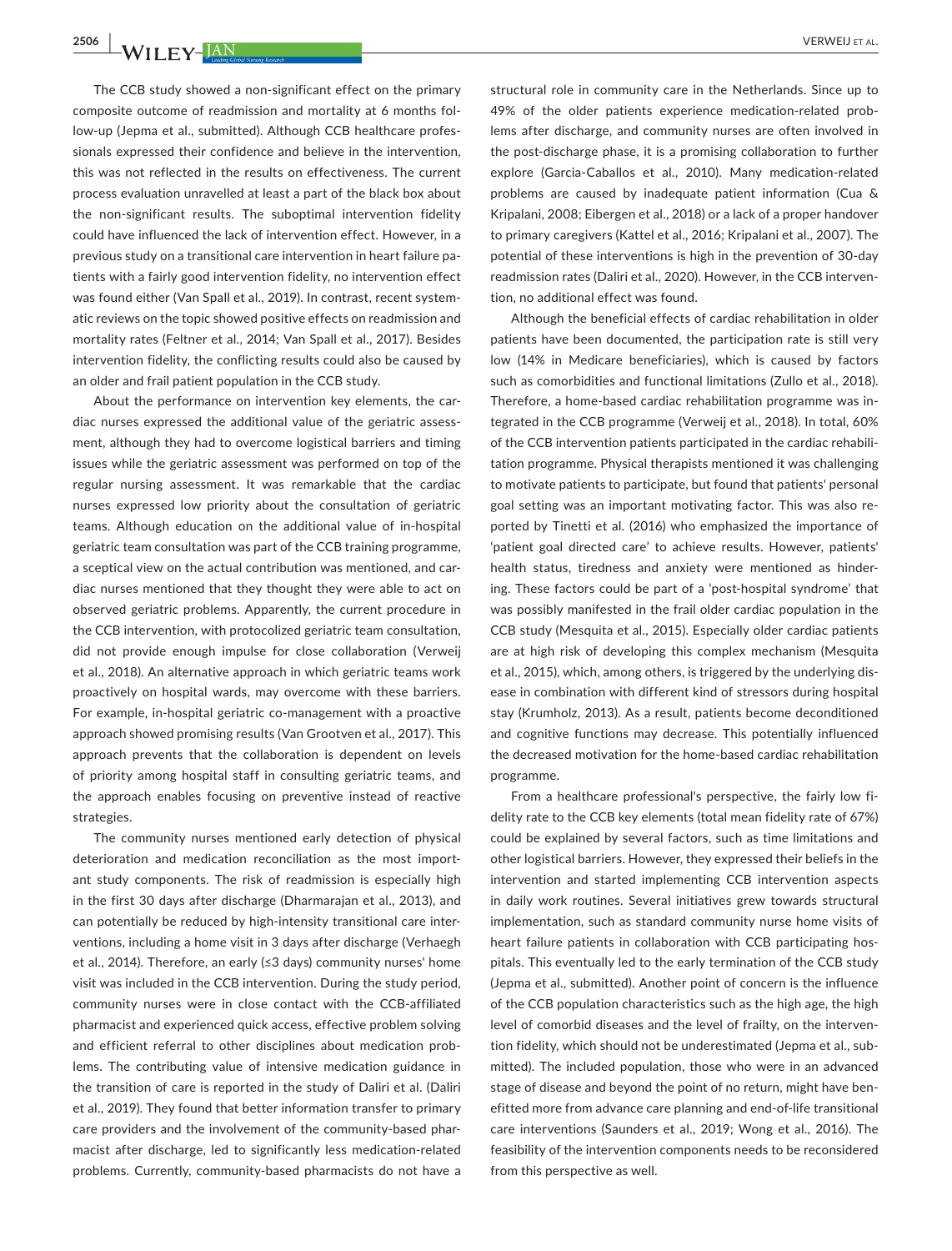## **6**  | **LIMITATIONS**

By using a mixed-methods design, we were able to form an integrated conclusion on the intervention outcome (Moore et al., 2015; Polit & Beck, 2015). However, the quantitative data from the logbooks were subject to a limitation of the study. The data were reported by the CCB healthcare professionals, who could have failed registration or could have registered without actually having performed the key element (Polit & Beck, 2015). Missing data were interpreted as 'care not delivered', which potentially led to under-registration of the key elements. This could affect the conclusion on the influence of the limited fidelity rates on the CCB main outcome of no effect. However, in the interviews, healthcare professionals mentioned various barriers in the performance of various key elements which makes the lower fidelity rates reliable. Furthermore, the data of the in-hospital intervention performance was collected from the hospital chart file, which was a reliable source. We therefore believe that the reported key element reflects the reality of the CCB intervention fidelity. Another point of concern is related to the logistical barriers to perform faceto-face handovers and joint home visits, as expressed by the healthcare professionals. Although the involved staff was equipped with tablets and could have chosen to use modern communication routes, they rather called each other to discuss the case or waited for the written handover. Optimization of the use of modern communication routes could have overcome the fairly low fidelity rates in the communication between healthcare professionals.

Despite these limitations, the current findings enable adjustments to the CCB intervention, such as proactive geriatric team consultation, alternatives for the face-to-face handover and a patient-tailored cardiac rehabilitation programme to overcome the barriers and adjust the intervention to the needs of the CCB patient population, or otherwise to reconsider the target population carefully.

## **7**  | **CONCLUSION**

CCB healthcare professionals expressed their confidence in the CCB intervention and its contribution to prevent hospital readmissions and mortality. However, the intervention fidelity was suboptimal and intervention key elements were often not performed as intended. The low fidelity rate could have influenced the nonsignificant effect of the CCB intervention on the primary composite outcome of readmission and mortality 6 months after randomization. However, besides the intervention fidelity, the patient's frail health status and the motivation to participate in the intervention might have influenced the outcome. For future purposes, the feasibility of intervention key elements as well as the target population need to be reconsidered.

## **CONFLICT OF INTEREST**

No conflict of interest has been declared by the authors.

## **AUTHOR CONTRIBUTIONS**

All authors have agreed on the final version and meet at least one of the following criteria (recommended by the ICMJE): (1) substantial contributions to conception and design, acquisition of data, or analysis and interpretation of data; (2) drafting the article or revising it critically for important intellectual content.

#### **PEER REVIEW**

The peer review history for this article is available at [https://publo](https://publons.com/publon/10.1111/jan.14786) [ns.com/publon/10.1111/jan.14786.](https://publons.com/publon/10.1111/jan.14786)

## **DATA AVAILABILITY STATEMENT**

The data that support the findings of this study are available on request from the corresponding author. The data are not publicly available due to privacy or ethical restrictions.

## **ORCID**

*Lotte Verweij* <https://orcid.org/0000-0002-0672-6668> *Patricia Jepma* <https://orcid.org/0000-0003-1271-6869>

## **TWITTER**

*Lotte Verweij*@lverweij1983

#### **REFERENCES**

- Bell, S. P., & Saraf, A. A. (2016). Epidemiology of multimorbidity in older adults with cardiovascular disease. *Clinics in Geriatric Medicine*, *32*(2), 215–226. <https://doi.org/10.1016/j.cger.2016.01.013>
- Braun, V., & Clarke, V. (2014). What can "thematic analysis" offer health and wellbeing researchers? *International Journal of Qualitative Studies on Health and Well-being*, *9*, 26152. [https://doi.org/10.3402/](https://doi.org/10.3402/qhw.v9.26152) [qhw.v9.26152](https://doi.org/10.3402/qhw.v9.26152)
- Buurman, B. M., Parlevliet, J. L., Allore, H. G., Blok, W., van Deelen, B. A. J., Moll van Charante, E. P., de Haan, R. J., & de Rooij, S. E. (2016). Comprehensive geriatric assessment and transitional care in acutely hospitalized patients: The transitional care bridge randomized clinical trial. *JAMA Internal Medicine*, *176*(3), 302–309. [https://](https://doi.org/10.1001/jamainternmed.2015.8042) [doi.org/10.1001/jamainternmed.2015.8042](https://doi.org/10.1001/jamainternmed.2015.8042)
- Conn, V. S., & Groves, P. S. (2011). Protecting the power of interventions through proper reporting. *Nursing Outlook*, *59*(6), 318–325. [https://](https://doi.org/10.1016/j.outlook.2011.06.003) [doi.org/10.1016/j.outlook.2011.06.003](https://doi.org/10.1016/j.outlook.2011.06.003)
- Craig, P., Dieppe, P., Macintyre, S., Michie, S., Nazareth, I., & Petticrew, M. (2008). Developing and evaluating complex interventions: The new Medical Research Council guidance. *BMJ*, *337*, a1655. [https://](https://doi.org/10.1136/bmj.a1655) [doi.org/10.1136/bmj.a1655](https://doi.org/10.1136/bmj.a1655)
- Craig P., Dieppe P., Macintyre S., Michie S., Nazareth I., & Petticrew M. (2013). Developing and evaluating complex interventions: The new Medical Research Council guidance. *International Journal of Nursing Studies*, *50*(5), 587–592. [https://doi.org/10.1016/j.ijnur](https://doi.org/10.1016/j.ijnurstu.2012.09.010) [stu.2012.09.010.](https://doi.org/10.1016/j.ijnurstu.2012.09.010)
- Cua, Y. M., & Kripalani, S. (2008). Medication use in the transition from hospital to home. *Annals of the Academy of Medicine, Singapore*, *37*(2), 136.
- Daliri, S., Boujarfi, S., el Mokaddam, A., Scholte op Reimer, W. J. M., ter Riet, G., den Haan, C., Buurman, B. M., & Karapinar-Çarkit, F. (2020). Medication-related interventions delivered both in hospital and following discharge: A systematic review and meta-analysis. *BMJ Quality & Safety*, *30*(2), 146–156. [https://doi.org/10.1136/](https://doi.org/10.1136/bmjqs-2020-010927) [bmjqs-2020-010927](https://doi.org/10.1136/bmjqs-2020-010927)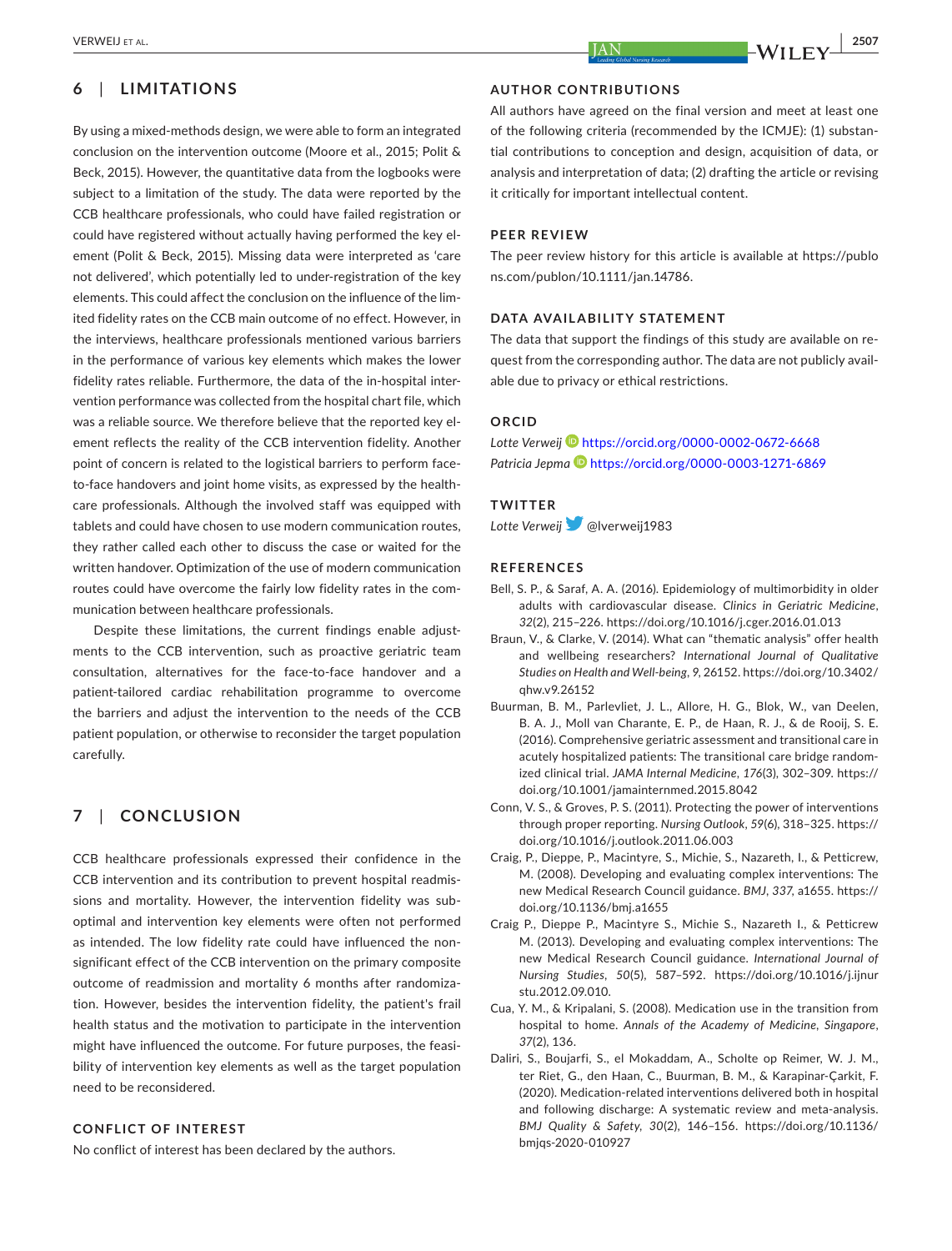**2508 <sup>|</sup>**  VERWEIJ et al.

- Daliri, S., Hugtenburg, J. G., ter Riet, G., van den Bemt, B. J. F., Buurman, B. M., Scholte op Reimer, W. J. M., van Buul-Gast, M.-C., & Karapinar-Çarkit, F. (2019). The effect of a pharmacy-led transitional care program on medication-related problems post-discharge: A before-After prospective study. *PLoS ONE*, *14*(3), e0213593. [https://doi.](https://doi.org/10.1371/journal.pone.0213593) [org/10.1371/journal.pone.0213593](https://doi.org/10.1371/journal.pone.0213593)
- Dharmarajan, K., Hsieh, A. F., Lin, Z., Bueno, H., Ross, J. S., Horwitz, L. I., Barreto-Filho, J. A., Kim, N., Bernheim, S. M., Suter, L. G., Drye, E. E., & Krumholz, H. M. (2013). Diagnoses and timing of 30-day readmissions after hospitalization for heart failure, acute myocardial infarction, or pneumonia. *JAMA*, *309*(4), 355–363. [https://doi.](https://doi.org/10.1001/jama.2012.216476) [org/10.1001/jama.2012.216476](https://doi.org/10.1001/jama.2012.216476)
- Dodson, J. A., Hajduk, A. M., Murphy, T. E., Geda, M., Krumholz, H. M., Tsang, S., Nanna, M. G., Tinetti, M. E., Goldstein, D., Forman, D. E., Alexander, K. P., Gill, T. M., & Chaudhry, S. I. (2019). Thirty-day readmission risk model for older adults hospitalized with acute myocardial infarction. *Circulation: Cardiovascular Quality and Outcomes*, *12*(5), e005320. [https://doi.org/10.1161/circoutcom](https://doi.org/10.1161/circoutcomes.118.005320) [es.118.005320](https://doi.org/10.1161/circoutcomes.118.005320)
- Dolansky, M. A., Zullo, M. D., Boxer, R. S., & Moore, S. M. (2011). Initial efficacy of a cardiac rehabilitation transition program: Cardiac TRUST. *Journal of Gerontological Nursing*, *37*(12), 36–44. [https://doi.](https://doi.org/10.3928/00989134-20111103-01) [org/10.3928/00989134-20111103-01](https://doi.org/10.3928/00989134-20111103-01)
- Doll, J. A., Hellkamp, A., Thomas, L., Ho, P. M., Kontos, M. C., Whooley, M. A., Boyden, T. F., Peterson, E. D., & Wang, T. Y. (2015). Effectiveness of cardiac rehabilitation among older patients after acute myocardial infarction. *American Heart Journal*, *170*(5), 855–864. [https://](https://doi.org/10.1016/j.ahj.2015.08.001) [doi.org/10.1016/j.ahj.2015.08.001](https://doi.org/10.1016/j.ahj.2015.08.001)
- Eibergen, L., Janssen, M. J. A., Blom, L., & Karapinar-Carkit, F. (2018). Informational needs and recall of in-hospital medication changes of recently discharged patients. *Research in Social and Administrative Pharmacy*, *14*(2), 146–152. [https://doi.org/10.1016/j.sapha](https://doi.org/10.1016/j.sapharm.2017.01.006) [rm.2017.01.006](https://doi.org/10.1016/j.sapharm.2017.01.006)
- Feltner, C., Jones, C. D., Cené, C. W., Zheng, Z.-J., Sueta, C. A., Coker-Schwimmer, E. J. L., Arvanitis, M., Lohr, K. N., Middleton, J. C., & Jonas, D. E. (2014). Transitional care interventions to prevent readmissions for persons with heart failure: A systematic review and meta-analysis. *Annals of Internal Medicine*, *160*(11), 774–784. <https://doi.org/10.7326/m14-0083>
- Furness, C., Howard, E., Limb, E., Cook, D. G., Kerry, S., Wahlich, C., Victor, C., Ekelund, U., Iliffe, S., Ussher, M., Whincup, P., Fox-Rushby, J., Ibison, J., DeWilde, S., & Harris, T. (2018). Relating process evaluation measures to complex intervention outcomes: Findings from the PACE-UP primary care pedometer-based walking trial. *Trials*, *19*(1), 58. [https://doi.org/10.1186/s1306](https://doi.org/10.1186/s13063-017-2428-z) [3-017-2428-z](https://doi.org/10.1186/s13063-017-2428-z)
- Garcia-Caballos, M., Ramos-Diaz, F., Jimenez-Moleon, J. J., & Bueno-Cavanillas, A. (2010). Drug-related problems in older people after hospital discharge and interventions to reduce them. *Age and Ageing*, *39*(4), 430–438.<https://doi.org/10.1093/ageing/afq045>
- Glasgow, R. E., Harden, S. M., Gaglio, B., Rabin, B., Smith, M. L., Porter, G. C., Ory, M. G., & Estabrooks, P. A. (2019). RE-AIM planning and evaluation framework: Adapting to new science and practice with a 20-year review. *Front Public Health*, *7*, 64. [https://doi.org/10.3389/](https://doi.org/10.3389/fpubh.2019.00064) [fpubh.2019.00064](https://doi.org/10.3389/fpubh.2019.00064)
- Glasgow, R. E., Vogt, T. M., & Boles, S. M. (1999). Evaluating the public health impact of health promotion interventions: The RE-AIM framework. *American Journal of Public Health*, *89*(9), 1322–1327. <https://doi.org/10.2105/ajph.89.9.1322>
- Heim, N., van Fenema, E. M., Weverling-Rijnsburger, A. W. E., Tuijl, J. P., Jue, P., Oleksik, A. M., Verschuur, M. J., Haverkamp, J. S., Blauw, G. J., van der Mast, R. C., & Westendorp, R. G. J. (2015). Optimal screening for increased risk for adverse outcomes in hospitalised older adults. *Age and Ageing*, *44*(2), 239–244. [https://doi.](https://doi.org/10.1093/ageing/afu187) [org/10.1093/ageing/afu187](https://doi.org/10.1093/ageing/afu187)
- Kattel, S., Manning, D. M., Erwin, P. J., Wood, H., Kashiwagi, D. T., & Murad, M. H. (2016). Information transfer at hospital discharge: A systematic review. *Journal of Patient Safety*, *16*(1), e25–e33. [https://](https://doi.org/10.1097/pts.0000000000000248) [doi.org/10.1097/pts.0000000000000248](https://doi.org/10.1097/pts.0000000000000248)
- Ko, D. T., Khera, R., Lau, G., Qiu, F., Wang, Y., Austin, P. C., & Krumholz, H. M. (2020). Readmission and mortality after hospitalization for myocardial infarction and heart failure. *Journal of the American College of Cardiology*, *75*(7), 736–746. [https://doi.org/10.1016/j.](https://doi.org/10.1016/j.jacc.2019.12.026) [jacc.2019.12.026](https://doi.org/10.1016/j.jacc.2019.12.026)
- Kripalani, S., LeFevre, F., Phillips, C. O., Williams, M. V., Basaviah, P., & Baker, D. W. (2007). Deficits in communication and information transfer between hospital-based and primary care physicians: Implications for patient safety and continuity of care. *JAMA*, *297*(8), 831–841. <https://doi.org/10.1001/jama.297.8.831>
- Krumholz, H. M. (2013). Post-hospital syndrome An acquired, transient condition of generalized risk. *New England Journal of Medicine*, *368*(2), 100–102. <https://doi.org/10.1056/NEJMp1212324>
- Kwan, J. L., Lo, L., Sampson, M., & Shojania, K. G. (2013). Medication reconciliation during transitions of care as a patient safety strategy: A systematic review. *Annals of Internal Medicine*, *158*(5 Pt 2), 397–403. <https://doi.org/10.7326/0003-4819-158-5-201303051-00006>
- Le Berre, M., Maimon, G., Sourial, N., Gueriton, M., & Vedel, I. (2017). Impact of transitional care services for chronically ill older patients: A systematic evidence review. *Journal of the American Geriatrics Society*, *65*(7), 1597–1608. <https://doi.org/10.1111/jgs.14828>
- Mars, T., Ellard, D., Carnes, D., Homer, K., Underwood, M., & Taylor, S. J. (2013). Fidelity in complex behaviour change interventions: A standardised approach to evaluate intervention integrity. *British Medical Journal Open*, *3*(11), e003555. [https://doi.org/10.1136/](https://doi.org/10.1136/bmjopen-2013-003555) [bmjopen-2013-003555](https://doi.org/10.1136/bmjopen-2013-003555)
- McGee, D., Lorencatto, F., Matvienko-Sikar, K., & Toomey, E. (2018). Surveying knowledge, practice and attitudes towards intervention fidelity within trials of complex healthcare interventions. *Trials*, *19*(1), 504.<https://doi.org/10.1186/s13063-018-2838-6>
- Mesquita, E. T., Cruz, L. N., Mariano, B. M., & Jorge, A. J. (2015). Posthospital syndrome: A new challenge in cardiovascular practice. *Arquivos Brasileiros De Cardiologia*, *105*(5), 540–544. [https://doi.](https://doi.org/10.5935/abc.20150141) [org/10.5935/abc.20150141](https://doi.org/10.5935/abc.20150141)
- Minneboo, M., Lachman, S., Snaterse, M., Jørstad, H. T., ter Riet, G., Boekholdt, S. M., Scholte op Reimer, W. J. M., Peters, R. J. G., Riezebos, R. K., van Liebergen, R., van der Spank, A., van Dantzig, J. M., de Milliano, P., van Hessen, M., Kragten, J. A., Jaarsma, W., den Hartog, F. R., Bartels, G. L., Aengevaeren, W., … de Vries, C. J. (2017). Community-based lifestyle intervention in patients with coronary artery disease: The RESPONSE-2 trial. *Journal of the American College of Cardiology*, *70*(3), 318–327. [https://doi.](https://doi.org/10.1016/j.jacc.2017.05.041) [org/10.1016/j.jacc.2017.05.041](https://doi.org/10.1016/j.jacc.2017.05.041)
- Moore, G. F., Audrey, S., Barker, M., Bond, L., Bonell, C., Hardeman, W., Moore, L., O'Cathain, A., Tinati, T., Wight, D., & Baird, J. (2015). Process evaluation of complex interventions: Medical Research Council guidance. *BMJ*, *350*, h1258. [https://doi.org/10.1136/bmj.](https://doi.org/10.1136/bmj.h1258) [h1258](https://doi.org/10.1136/bmj.h1258)
- Moore, G. F., Suzanne, A., Barker, M., Bond, L., Bonell, C., & Hardeman, W. (2014). *Process evaluation of complex interventions, UK Medical Research Council (MRC) guidance*. Retrieved from [http://decipher.](http://decipher.uk.net/wp-content/uploads/2014/11/MRC-PHSRN-Process-evaluation-guidance.pdf) [uk.net/wp-content/uploads/2014/11/MRC-PHSRN-Process-evalu](http://decipher.uk.net/wp-content/uploads/2014/11/MRC-PHSRN-Process-evaluation-guidance.pdf) [ation-guidance.pdf](http://decipher.uk.net/wp-content/uploads/2014/11/MRC-PHSRN-Process-evaluation-guidance.pdf)
- Naylor, M. D., Aiken, L. H., Kurtzman, E. T., Olds, D. M., & Hirschman, K. B. (2011). The care span: The importance of transitional care in achieving health reform. *Health Affairs*, *30*(4), 746–754. [https://doi.](https://doi.org/10.1377/hlthaff.2011.0041) [org/10.1377/hlthaff.2011.0041](https://doi.org/10.1377/hlthaff.2011.0041)
- Naylor, M. D., Shaid, E. C., Carpenter, D., Gass, B., Levine, C., Li, J., Malley, A., McCauley, K., Nguyen, H. Q., Watson, H., Brock, J., Mittman, B., Jack, B., Mitchell, S., Callicoatte, B., Schall, J., & Williams, M. V. (2017). Components of comprehensive and effective transitional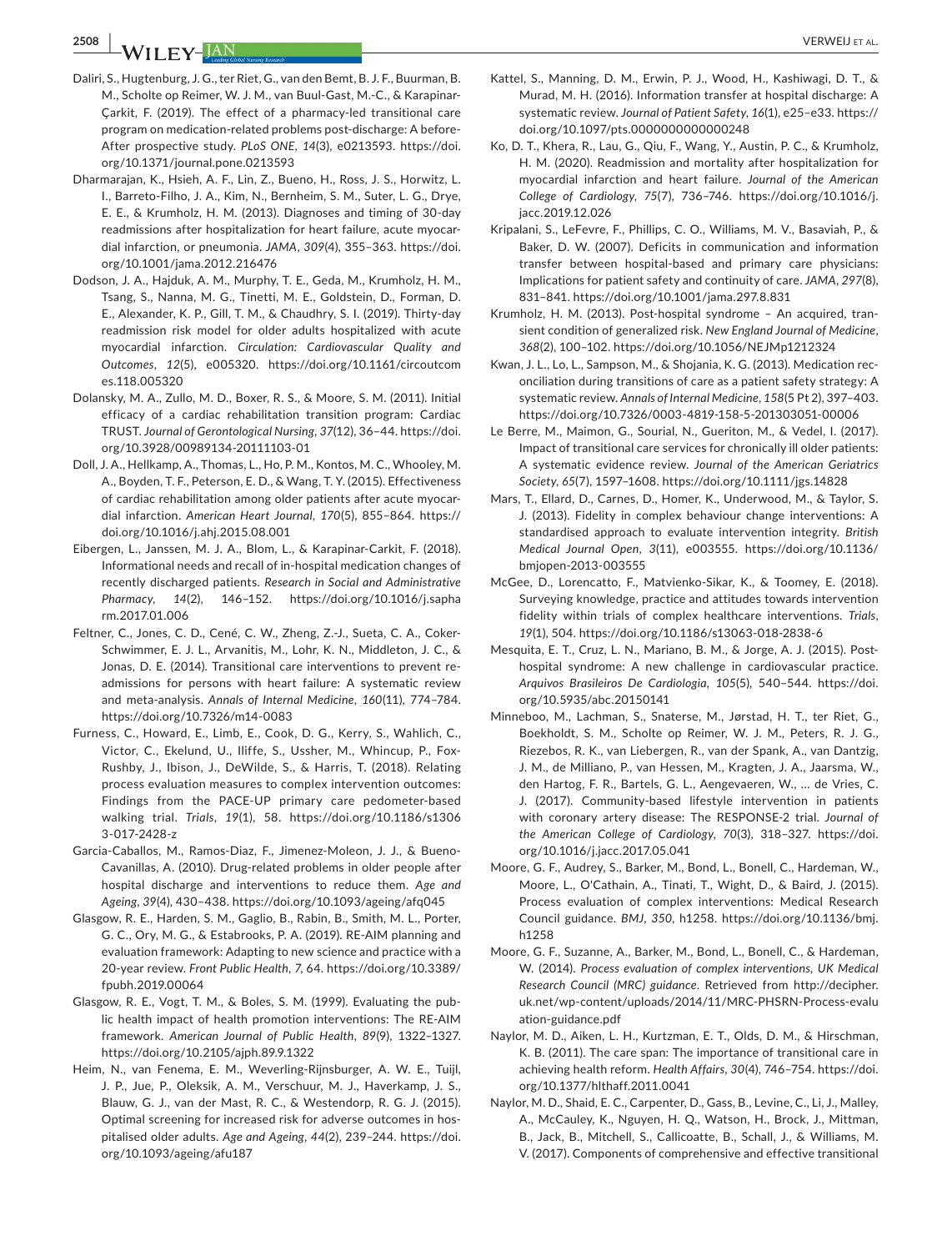care. *Journal of the American Geriatrics Society*, *65*(6), 1119–1125. <https://doi.org/10.1111/jgs.14782>

- Oerkild, B., Frederiksen, M., Hansen, J. F., & Prescott, E. (2012). Homebased cardiac rehabilitation is an attractive alternative to no cardiac rehabilitation elderly patients with coronary heart disease: Results from a randomised clinical trial. *British Medical Journal Open*, *2*(6), e001820.<https://doi.org/10.1136/bmjopen-2012-001820>
- Polit, D. F., & Beck, C. T. (2015). *Nursing research, generating and assessing evidence for nursing practice* (10th ed.). Wolters Kluwer.
- Ruano-Ravina, A., Pena-Gil, C., Abu-Assi, E., Raposeiras, S., van 't Hof, A., Meindersma, E., Bossano Prescott, E. I., & González-Juanatey, J. R. (2016). Participation and adherence to cardiac rehabilitation programs. A systematic review. *International Journal of Cardiology*, *223*, 436–443. <https://doi.org/10.1016/j.ijcard.2016.08.120>
- Saunders, S., Killackey, T., Kurahashi, A., Walsh, C., Wentlandt, K., Lovrics, E., Scott, M., Mahtani, R., Bernstein, M., Howard, M., Tanuseputro, P., Goldman, R., Zimmermann, C., Aslakson, R. A., Isenberg, S. R., Aslakson, R., Ast, K., Carroll, T., Dzeng, E., … Wong, S. (2019). Palliative care transitions from acute care to communitybased care – A systematic review. *Journal of Pain and Symptom Management*, *58*(4), 721–734.e721. [https://doi.org/10.1016/j.jpain](https://doi.org/10.1016/j.jpainsymman.2019.06.005) [symman.2019.06.005](https://doi.org/10.1016/j.jpainsymman.2019.06.005)
- Schoonover, H., Corbett, C. F., Weeks, D. L., Willson, M. N., & Setter, S. M. (2014). Predicting potential postdischarge adverse drug events and 30-day unplanned hospital readmissions from medication regimen complexity. *Journal of Patient Safety*, *10*(4), 186–191. [https://](https://doi.org/10.1097/pts.0000000000000067) [doi.org/10.1097/pts.0000000000000067](https://doi.org/10.1097/pts.0000000000000067)
- Tinetti, M. E., Naik, A. D., & Dodson, J. A. (2016). Moving from diseasecentered to patient goals-directed care for patients with multiple chronic conditions: Patient value-based care. *JAMA Cardiology*, *1*(1), 9–10. <https://doi.org/10.1001/jamacardio.2015.0248>
- Tong, A., Sainsbury, P., & Craig, J. (2007). Consolidated criteria for reporting qualitative research (COREQ): A 32-item checklist for interviews and focus groups. *International Journal for Quality in Health Care*, *19*(6), 349–357.<https://doi.org/10.1093/intqhc/mzm042>
- Van Grootven, B., Flamaing, J., Dierckx de Casterlé, B., Dubois, C., Fagard, K., Herregods, M.-C., Hornikx, M., Laenen, A., Meuris, B., Rex, S., Tournoy, J., Milisen, K., & Deschodt, M. (2017). Effectiveness of inhospital geriatric co-management: A systematic review and metaanalysis. *Age and Ageing*, *46*(6), 903–910. [https://doi.org/10.1093/](https://doi.org/10.1093/ageing/afx051) [ageing/afx051](https://doi.org/10.1093/ageing/afx051)
- van Rijnsoever, F. J. (2017). (I Can't Get No) Saturation: A simulation and guidelines for sample sizes in qualitative research. *PLoS ONE*, *12*(7), e0181689. <https://doi.org/10.1371/journal.pone.0181689>
- van Seben, R., Reichardt, L. A., Aarden, J. J., van der Schaaf, M., van der Esch, M., Engelbert, R. H. H., Twisk, J. W. R., Bosch, J. A., Buurman, B. M., Kuper, I., de Jonghe, A., Leguit-Elberse, M., Kamper, A. D., Posthuma, N., Brendel, N., & Wold, J. (2019). The course of geriatric syndromes in acutely hospitalized older adults: The hospital-ADL study. *Journal of the American Medical Directors Association*, *20*(2), 152–158.e152. <https://doi.org/10.1016/j.jamda.2018.08.003>
- Van Spall, H. G. C., Lee, S. F., Xie, F., Oz, U. E., Perez, R., Mitoff, P. R., Maingi, M., Tjandrawidjaja, M. C., Heffernan, M., Zia, M. I., Porepa, L., Panju, M., Thabane, L., Graham, I. D., Haynes, R. B., Haughton, D., Simek, K. D., Ko, D. T., & Connolly, S. J. (2019). Effect of patientcentered transitional care services on clinical outcomes in patients hospitalized for heart failure: The PACT-HF randomized clinical trial. *JAMA*, *321*(8), 753–761.<https://doi.org/10.1001/jama.2019.0710>
- Van Spall, H. G. C., Rahman, T., Mytton, O., Ramasundarahettige, C., Ibrahim, Q., Kabali, C., Coppens, M., Brian Haynes, R., & Connolly, S. (2017). Comparative effectiveness of transitional care services in

patients discharged from the hospital with heart failure: A systematic review and network meta-analysis. *European Journal of Heart Failure*, *19*(11), 1427–1443. <https://doi.org/10.1002/ejhf.765>

- Vasileiou, K., Barnett, J., Thorpe, S., & Young, T. (2018). Characterising and justifying sample size sufficiency in interview-based studies: Asystematic analysis of qualitative health research over a 15-year period. *BMC Medical Research Methodology*, *18*(1), 148. [https://doi.](https://doi.org/10.1186/s12874-018-0594-7) [org/10.1186/s12874-018-0594-7](https://doi.org/10.1186/s12874-018-0594-7)
- Verhaegh, K. J., MacNeil-Vroomen, J. L., Eslami, S., Geerlings, S. E., de Rooij, S. E., & Buurman, B. M. (2014). Transitional care interventions prevent hospital readmissions for adults with chronic illnesses. *Health Affairs*, *33*(9), 1531–1539. [https://doi.org/10.1377/hltha](https://doi.org/10.1377/hlthaff.2014.0160) [ff.2014.0160](https://doi.org/10.1377/hlthaff.2014.0160)
- Verweij, L., Jepma, P., Buurman, B. M., Latour, C. H. M., Engelbert, R. H. H., ter Riet, G., Karapinar-Çarkit, F., Daliri, S., Peters, R. J. G., & Scholte op Reimer, W. J. M. (2018). The cardiac care bridge program: Design of a randomized trial of nurse-coordinated transitional care in older hospitalized cardiac patients at high risk of readmission and mortality. *BMC Health Services Research*, *18*(1), 508. <https://doi.org/10.1186/s12913-018-3301-9>
- Vitale, C., Jankowska, E., Hill, L., Piepoli, M., Doehner, W., Anker, S. D., & Coats, A. J. (2019). Heart Failure Association/European Society of Cardiology position paper on frailty in patients with heart failure. *European Journal of Heart Failure*, *21*(11), 1299–1305. [https://doi.](https://doi.org/10.1002/ejhf.1611) [org/10.1002/ejhf.1611](https://doi.org/10.1002/ejhf.1611)
- Waltz, T. J., Powell, B. J., Fernández, M. E., Abadie, B., & Damschroder, L. J. (2019). Choosing implementation strategies to address contextual barriers: Diversity in recommendations and future directions. *Implementation Science*, *14*(1), 42. [https://doi.org/10.1186/s1301](https://doi.org/10.1186/s13012-019-0892-4) [2-019-0892-4](https://doi.org/10.1186/s13012-019-0892-4)
- Wilson, D. K., Griffin, S., Saunders, R. P., Kitzman-Ulrich, H., Meyers, D. C., & Mansard, L. (2009). Using process evaluation for program improvement in dose, fidelity and reach: The ACT trial experience. *International Journal of Behavioral Nutrition and Physical Activity*, *6*, 79. <https://doi.org/10.1186/1479-5868-6-79>
- Wong, F. K., Ng, A. Y., Lee, P. H., Lam, P. T., Ng, J. S., Ng, N. H., & Sham, M. M. (2016). Effects of a transitional palliative care model on patients with end-stage heart failure: A randomised controlled trial. *Heart*, *102*(14), 1100–1108. [https://doi.org/10.1136/heart](https://doi.org/10.1136/heartjnl-2015-308638) [jnl-2015-308638](https://doi.org/10.1136/heartjnl-2015-308638)
- Zullo, M. D., Dolansky, M. A., Josephson, R. A., & Cheruvu, V. K. (2018). Older adult attendance in cardiac rehabilitation: Impact of functional status and postacute care after acute myocardial infarction in 63092 Medicare beneficiaries. *Journal of Cardiopulmonary Rehabilitation and Prevention*, *38*(1), 17–23. [https://doi.org/10.1097/](https://doi.org/10.1097/hcr.0000000000000264) [hcr.0000000000000264](https://doi.org/10.1097/hcr.0000000000000264)

#### **SUPPORTING INFORMATION**

Additional supporting information may be found online in the Supporting Information section.

**How to cite this article:** Verweij L, Spoon DF, Terbraak MS, et al. The Cardiac Care Bridge randomized trial in high-risk older cardiac patients: A mixed-methods process evaluation. *J Adv Nurs*. 2021;77:2498–2510. <https://doi.org/10.1111/jan.14786>